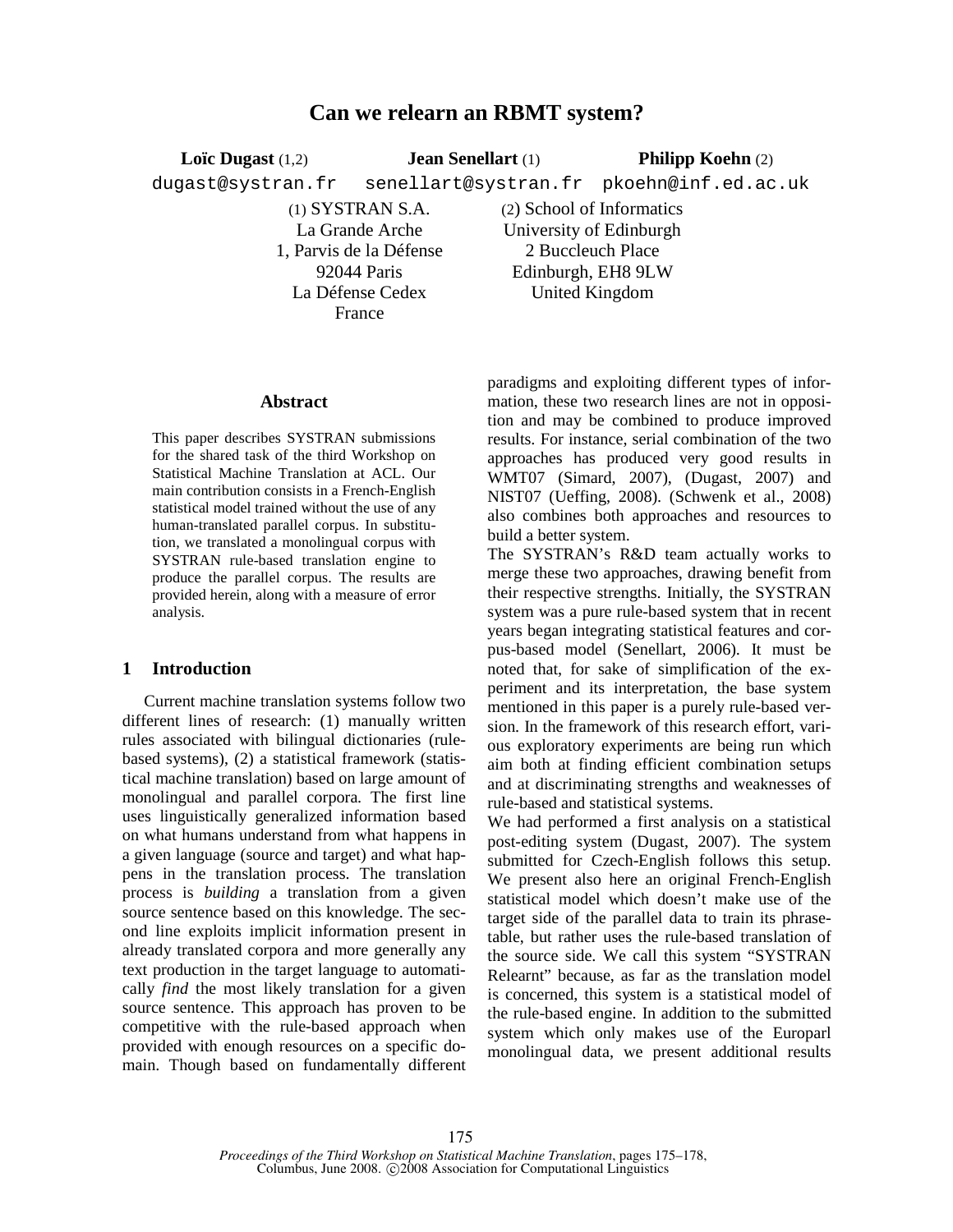using unrelated monolingual data in the news domain. Though human evaluation of these systems will provide additional insight, we try here to start analyzing the specificities of those systems.

# **2 Training without any human reference translation**

If the need in terms of monolingual corpus to build language models can most of the time be fulfilled without much problem, the reliance of statistical models on parallel corpora is much more problematic. Work on domain adaptation for statistical machine translation (Koehn and Schroeder, 2007) tries to bring solutions to this issue. Statistical Post-Editing may well be another way to perform efficient domain-adaptation, but still requires parallel corpora. We try here to open a new path. Our submitted system for French-English on the Europarl task is a phrase based system, whose phrase table was trained on the rule based translation of the French Europarl corpus. The French side of the Europarl parallel corpus was translated with the baseline rule-based translation engine to produce the target side of the training data. However, the language model was trained on the real English Europarl data provided for the shared task. Training was otherwise performed according to baseline recommendations.

| Corpus                     | <b>Size</b> | <b>Size</b> |
|----------------------------|-------------|-------------|
|                            | (sentences) | (words)     |
| <b>Parallel FR-EN</b>      | 0.94 M      | 21 M        |
| <b>Monolingual EN (LM)</b> | 1.4M        | 38 M        |

**Table 1**: Corpus sizes for the submitted Europarl-domain translation

An additional (non-submitted) system was trained using two monolingual news corpora of approximately a million sentences. The French corpus was built from a leading French newspaper, the English from a leading American newspaper, both of the same year (1995). In the previous model, the English corpus used to train the language model actually contained the reference translations of the source corpus. This is not the case here. As for the previous model, the French corpus was translated by the rule-based system to produce the parallel training data, while the English corpus was used to train a language model,.

This same language model is used in both statistical models: a *relearnt* system and a baseline phrase-based model whose phrase table was learnt from the Europarl parallel data. Both trainings followed the baseline recommendations of the shared task.

| Corpus                           | <b>Size</b><br>(sen- | <b>Size</b><br>(words) |
|----------------------------------|----------------------|------------------------|
|                                  | tences)              |                        |
| <b>Parallel FR-EN (Europarl</b>  | 0.94M                | 21M                    |
| $\mathbf{v3})$                   |                      |                        |
| <b>Monolingual</b><br>FR<br>(Le  | 0.96M                | 18M                    |
| <b>Monde 1995)</b>               |                      |                        |
| (NYT<br><b>Monolingual</b><br>EN | 3.8M                 | 19M                    |
| 1995)                            |                      |                        |

**Table 2**: Corpus sizes for the additional model, trained on news domain

### **3 Results for the SYSTRAN-relearnt systems**

We provide here results on evaluation metrics, an initial error analysis and results on the additional *relearnt* model.

Table 3 provides metrics results for four different systems : purely rule based, purely statistical, and the *relearnt* systems: Relearnt-0 is a plain statistical model of systran, while Relearnt uses a real English language model and is tuned on real English.

| <b>Model</b>           | <b>BLEU(tun-</b> | <b>BLEU</b> |
|------------------------|------------------|-------------|
|                        | ing,             | (test, dev- |
|                        | dev2006)         | test2006)   |
| <b>Baseline</b>        | n.a.             | 21.27       |
| <b>SYSTRAN</b>         |                  |             |
| Relearnt-0,<br>with    | 20.54            | 20.92       |
| <b>SYSTRAN English</b> |                  |             |
| LM,<br>tuned<br>on     |                  |             |
| <b>SYSTRAN English</b> |                  |             |
| <b>Relearnt</b>        | 26.74            | 26.57       |
| <b>Baseline Moses</b>  | 29.98            | 29.86       |

**Table 3**: Results of systems on Europarl task, trained (when relevant) on Europarl-only data

The score of the Relearnt-0 model is slightly lower than the rule-based original (absence of morphological analysis and some non-local rules which failed to be modelled may explain this). The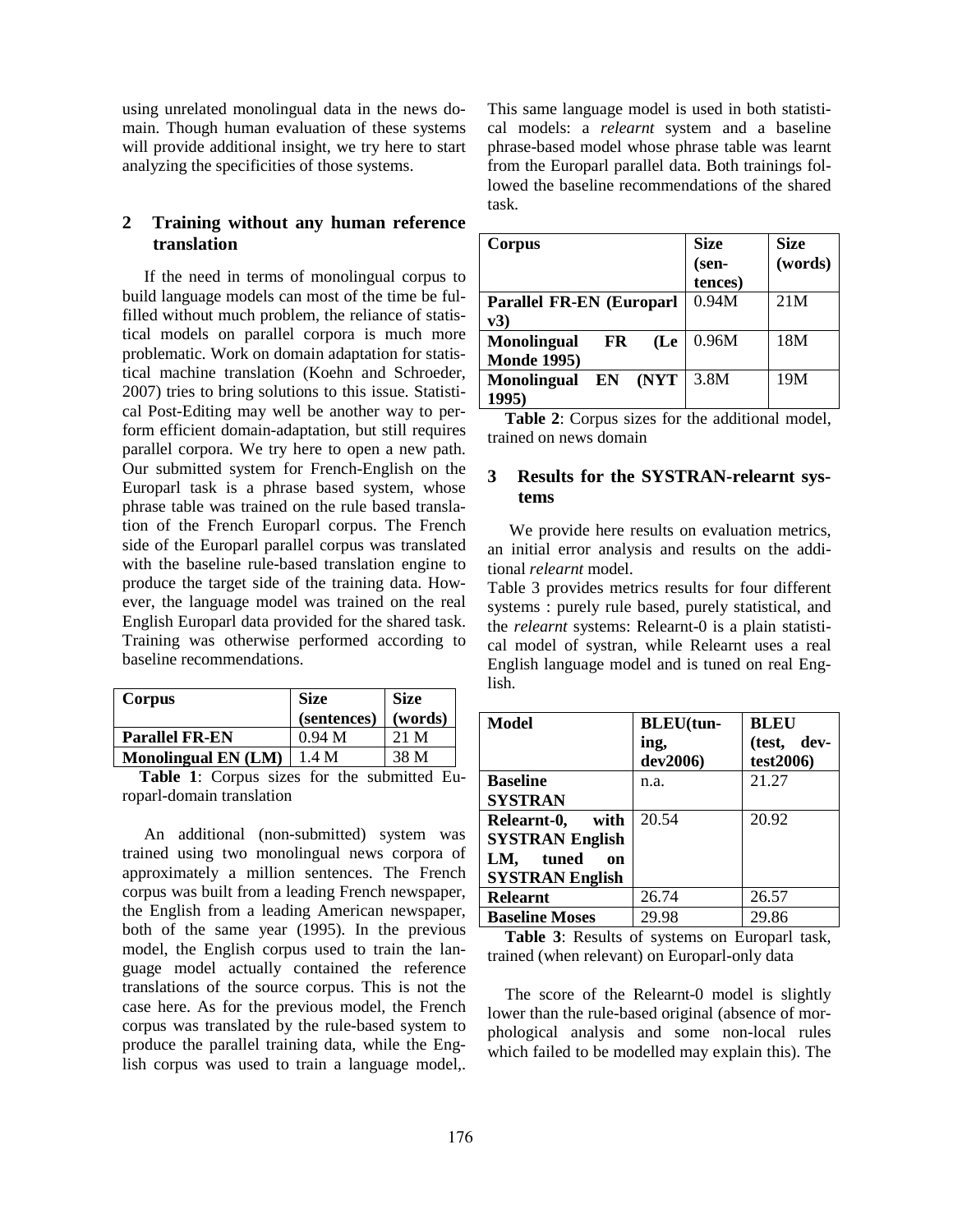use of a real English language model and tuning set gives a more than 5 BLEU points improvement, which is only 3 BLEU points below the Moses baseline, which uses the Europarl phrase table.

Comparing these three systems may help us discriminate between the statistical nature of a translation system and the fact it was trained on the relevant domain. For this purpose, we defined 11 error types and counted occurrences for 100 random-picked sentences of the devtest2006 test corpus for the three following systems : a baseline phrase-based system, a SYSTRAN relearnt phrasebased system and the baseline SYSTRAN rulebased system. Results are displayed in tables 5.a and 5.b.

| <b>MC</b>  | <b>Missing Content</b>                   |
|------------|------------------------------------------|
| <b>MO</b>  | Missing Other                            |
| <b>TCL</b> | Translation Choice (content, lemma)      |
| <b>TCI</b> | Translation Choice (content, inflection) |
| <b>TCO</b> | Translation Choice (other)               |
| <b>EWC</b> | <b>Extra Word Content</b>                |
| <b>EWO</b> | Extra Word Other                         |
| UW         | Unknown word                             |
| <b>WOS</b> | Word Order, short                        |
| <b>WOL</b> | Word Order, long (distance>=3 words)     |
| <b>PNC</b> | Punctuation                              |

**Table 4** : Short definition of error types

| System                          |  |  | MC MO TCL TCI TCO                                              |
|---------------------------------|--|--|----------------------------------------------------------------|
| SYSTRAN 0.02 0.2 1.11 0.14 0.48 |  |  |                                                                |
| Relearnt                        |  |  | $\vert 0.22 \vert 0.39 \vert 0.77 \vert 0.22 \vert 0.38 \vert$ |
| <b>Moses</b>                    |  |  | 0.35   0.46   0.63   0.27   0.25                               |

**Table 5.a** : Average number of errors/sentence

| <b>System</b>  |      |            | $EWC$ $EWO$ $UW$ $WOS$ $WOL$ $PNC$ |      |      |
|----------------|------|------------|------------------------------------|------|------|
| <b>SYSTRAN</b> |      |            | 0   0.72   0.06   0.41   0.02      |      |      |
| Relearnt       |      |            | $0.05$   0.35   0.09   0.41   0.05 |      |      |
| <b>Moses</b>   | 0.17 | $0.4$ 0.12 | 0.3 <sub>1</sub>                   | 0.08 | 0.02 |

**Table 5.b** : Average number of errors/sentence

Such results lead us to make the following comments, regarding the various error types:

• Missing words

This type of error seems to be specific to statistical systems (counts are close between *re-* *learnt* and baseline Moses) . Although we do not have evidence for that, we guess that it is especially impairing adequacy when content words are concerned.

• Extra words

Obviously, the rule-based output produces many useless functional words (determiners, prepositions…) while statistical systems do not have this problem that much. However, they may also produce extra content words..

• Unknown words

Few words are out of the rule-based dictionaries' vocabulary. Morphological analysis may explain at least part of this.

• Translation choice

Translation choice is the major strength of the statistical model. Note that the *relearnt* system gains a great deal of the difference between Systran and Moses in this category. We would expect the remaining difference to require more translation choices (which may be learnt from a parallel corpus). Inflection errors remain low for the rule-based system only, thanks to its morphological module.

• Word Order

The language model couldn't lower the number of short-distance word-order errors (no difference between SYSTRAN and SYSTRAN relearnt). Long-distance word order is, as expected, better for the rule-based output, though French-English is not known to be especially sensitive to this issue.

Additionally, table 6 shows the results of the *relearnt* system we trained using only monolingual corpus. It performed better than both the europarltrained phrase-based model and the baseline rulebased engine. Table 7 shows the three different translations of a same example French sentence.

| Model           | <b>BLEU</b> (tuning, | <b>BLEU</b> (test, |
|-----------------|----------------------|--------------------|
|                 | nc-dev2007)          | nctest2007         |
| <b>SYSTRAN</b>  | n.a.                 | 21.32              |
| <b>Relearnt</b> | 22.8                 | 23.15              |
| <b>Baseline</b> | 22.7                 | 22.19              |
| Moses           |                      |                    |

**Table 6** : Results of systems on News task